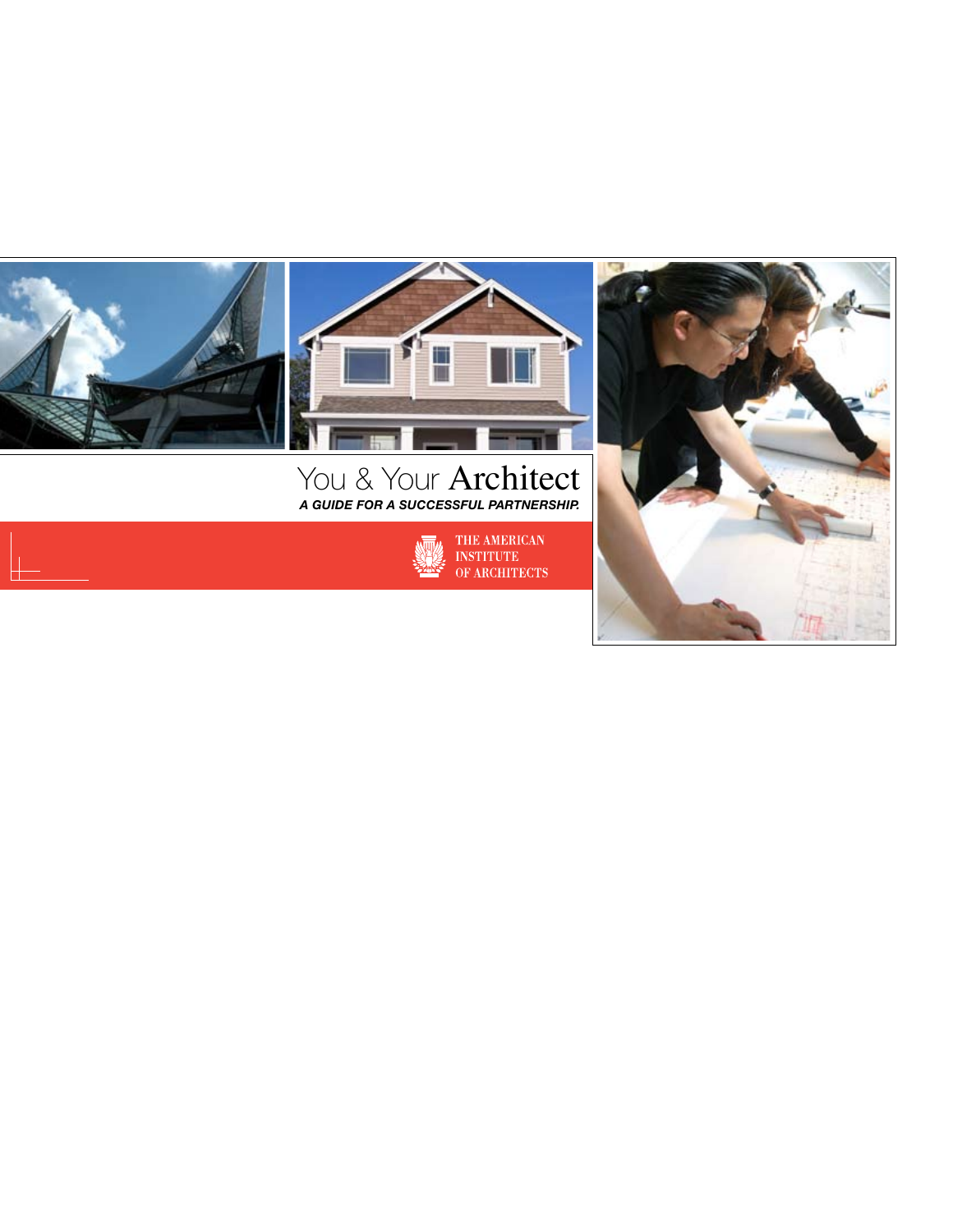

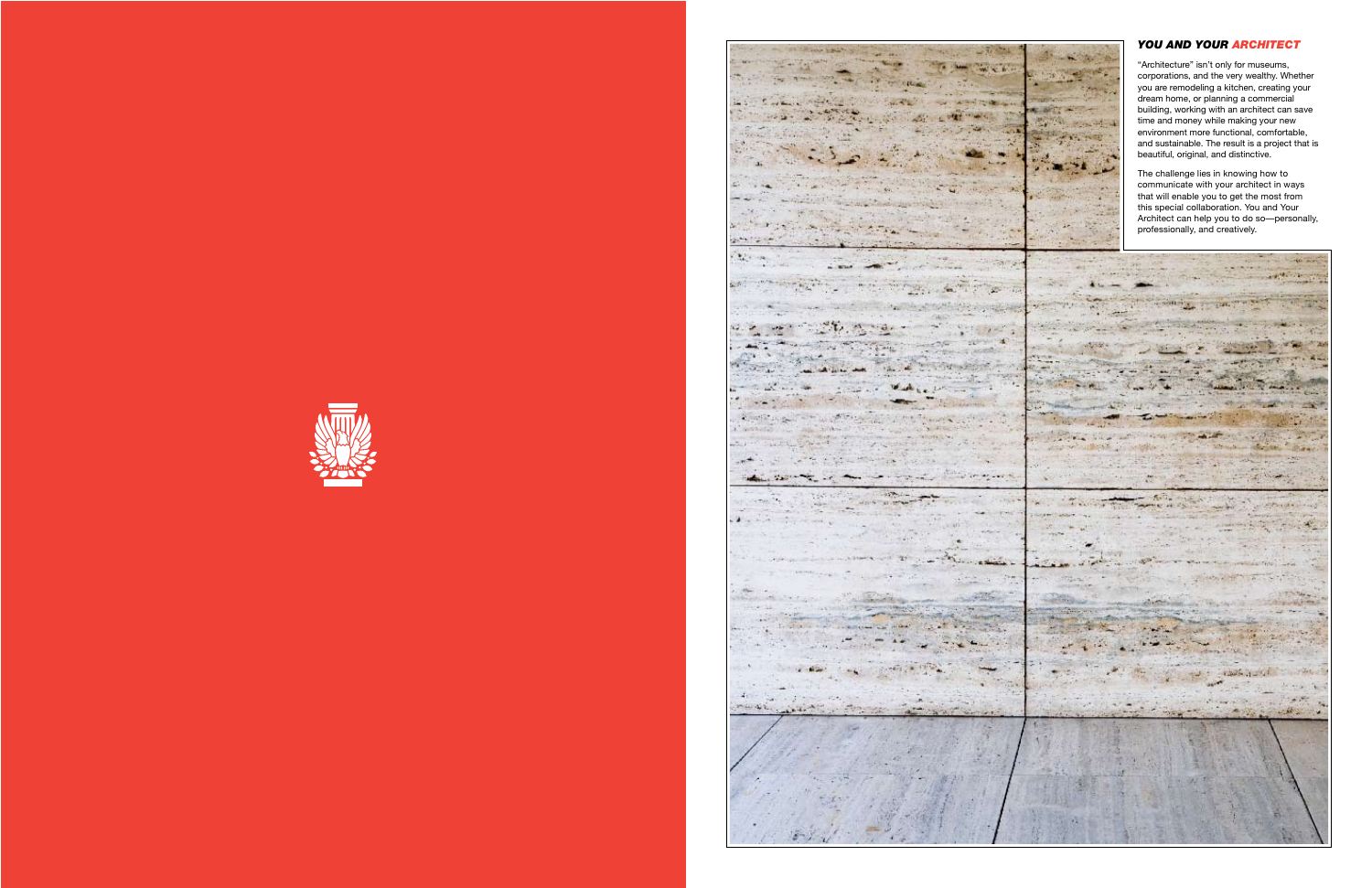

- 
- 
- 
- 
- 
- 
- 
- 

# *Contents*

Getting Started Selecting Your Architect Services Available from Architects Negotiating the Agreement Compensating Your Architect Keeping the Project on Track How the AIA Can Help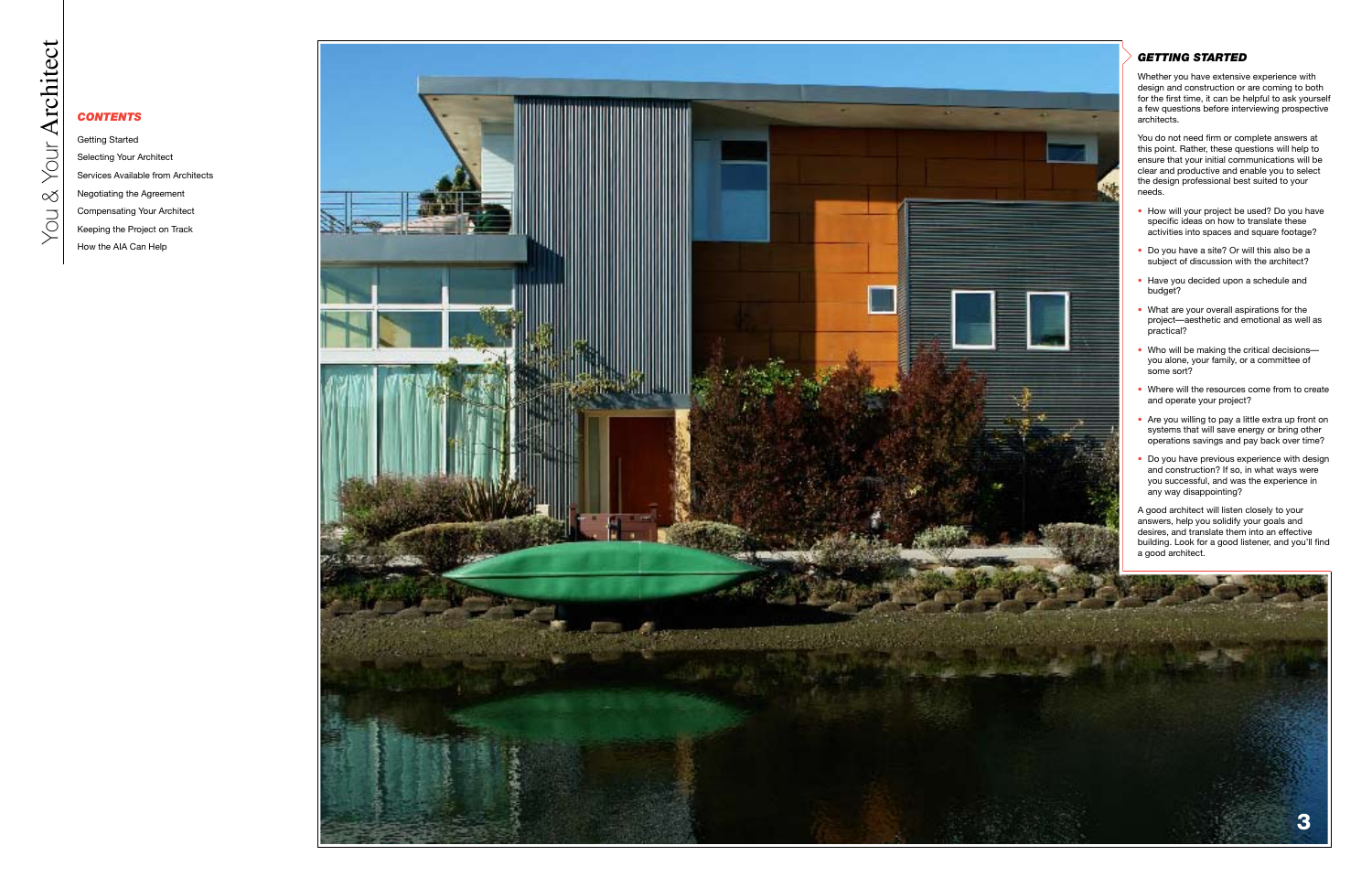

# *Selecting Your Architect*

Every architecture firm brings its own combination of skills, expertise, interests, and values to its projects. The challenge is to find the one that aligns most closely with your project's needs.

Some of the most frequently asked questions regarding architect selection include:

#### *When should I bring the architect into the picture ?*

As early as possible. Architects can help you define your project in every respect and may also do site studies, assist in securing planning and zoning approvals, and provide a variety of other predesign services.

#### *Should I meet with more than one firm?*

Usually, yes. One obvious exception is when you already have a good relationship with an architect.

#### *How do I find suitable firms to contact ?*

Talk to individuals who have developed similar facilities and ask who they interviewed. If there are projects that you have admired—whether similar to your own or not—find out who designed them. And your local AIA component will be able to help you identify firms appropriate to your situation and budget and may also maintain referral lists (*www.aia.org*).

#### *What can I realistically expect to learn from an inter view? H ow can I structure the interview to make as infor mati ve as possible ?*

You can learn how the architect's team will approach your project by talking to key members. Review buildings the firm has designed that are similar in type and size to yours or that have addressed similar issues. Find out how the firm will gather information, establish priorities, and make decisions, and what the architect sees as the important issues for consideration.

You might also want to inquire about the ability of the architect to stand financially behind the services to be provided. For example, you might ask if the firm carries professional liability insurance, much like that maintained by doctors and lawyers. Indeed, you should choose your architect at least as carefully as you would any other professional provider.

#### *Why are for mal inter vie ws desira ble ?*

An interview addresses one issue that cannot be covered in brochures: the chemistry between you and the architecture firm.

#### *Should I expect a firm to deli ver all the ser vices necessary to co mplete the pro ject ?*

Not necessarily. You may have considerable project-planning, design, and construction expertise and may be capable of undertaking some tasks yourself. Alternatively, you may find it necessary to add other consultants to the team. Discussion with your architect will establish who will coordinate owner-supplied work or other services.

#### *What is "green" architecture, and do I need to discuss it ?*

"Green" or sustainable design refers to the increasingly popular and important practice of creating architecture that is friendly to both the environment and the end user. This can be as simple as using recycled, non-toxic materials or a more comprehensive program involving such elements as green roofs, photovoltaic cells that capture sunlight, and air and water treatment systems. Although many firms are generally familiar with green design, you will want to question prospective architects closely about their level of experience in this regard and examine past projects that incorporated sustainable strategies. (For more information, contact the U.S. Green Building Council or visit *www.usgbc.org*.)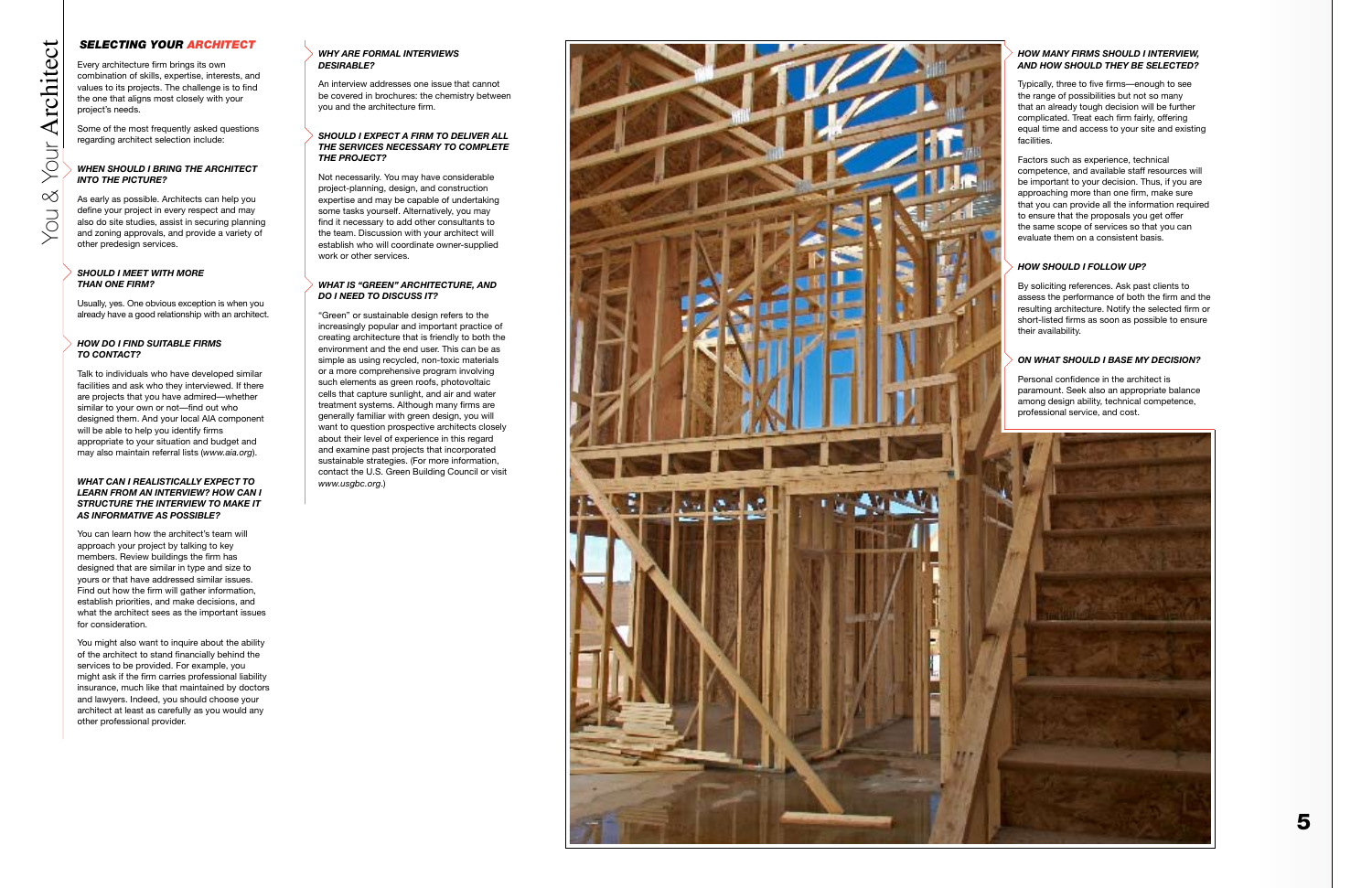## *Selection Is a Mutual P*

The most thoughtful architects are as careful in selecting their clients as owners are in selecting architects. Be prepared to answer questions about your project's purpose, budget, time frame, site, and the team of players you anticipate being involved with the project.

And don't be afraid to be frank. Tell the architect what you know and what you expect. Ask for an explanation of anything you do not understand. The more you put on the table at the outset, the better the chances are for a successful project. As client and architect jointly evaluate alternative approaches to the project's direction, priorities are clarified and new possibilities emerge. There is no substitute for the intensive dialogue and inquiry that characterize the design process.

| <b>Project Administration</b><br>and Management<br>Services           | <b>Evaluation and</b><br><b>Planning Services</b>                       | <b>Design Services</b>                | <b>Bidding or Negotiation</b><br><b>Services</b> | Contract<br>Administration<br>Services                  | <b>Facility Administration</b><br>Services  |
|-----------------------------------------------------------------------|-------------------------------------------------------------------------|---------------------------------------|--------------------------------------------------|---------------------------------------------------------|---------------------------------------------|
| Project Administration                                                | Programming                                                             | Architectural design<br>documentation | <b>Bidding materials</b>                         | Submittal services<br>& rejection of<br>defective work  | Maintenance<br>& operational<br>programming |
| Coordination of<br>disciplines/documents<br>checking                  | Functional<br>relationships/flow<br>diagrams                            | Structural design/<br>documentation   | Addenda/responding<br>to bidder inquiries        | On-site visits                                          | Start-up assistance                         |
| Agency consulting/<br>review approval                                 | <b>Existing facilities</b><br>surveys                                   | Mechanical design/<br>documentation   | Bidding/negotiation                              | Full-time on-site<br>project representative             | Record drawing                              |
| Value analysis<br>balanced with budget<br>& program                   | Marketing studies                                                       | Electrical design/<br>documentation   | Analysis of alternates/<br>substitutions         | Testing & inspection<br>administration                  | Warranty review                             |
| Schedule<br>development/<br>monitoring of the work                    | Economic feasibility<br>studies                                         | Civil design/<br>documentation        | Special bidding                                  | Supplemental<br>documentation                           | Postcontract<br>evaluation                  |
| Evaluation of budget &<br>preliminary estimate of<br>cost of the work | Project financing                                                       | Landscape design/<br>documentation    | <b>Bid evaluation</b>                            | Quotation requests/<br>change orders                    |                                             |
| Presentation                                                          | Site analysis, selection, Interior design/<br>& development<br>planning | documentation                         | Contract award                                   | Contract cost<br>accounting                             |                                             |
| Construction<br>management                                            | Detailed site utility<br>studies                                        | Special design/<br>documentation      |                                                  | Furniture &<br>equipment installation<br>administration |                                             |
|                                                                       | On-site & off-site utility<br>studies                                   | Material research &<br>specifications |                                                  | Interpretations &<br>decisions                          |                                             |
|                                                                       | Environmental studies<br>& reports                                      | Tenant-related services               |                                                  | Project close-out                                       |                                             |
|                                                                       | Zoning process<br>assistance                                            |                                       |                                                  |                                                         |                                             |



# *Services Available*

As the owner, you will find it helpful to review this chart with your architect to acquaint yourself with the professional services your project may require. Ask your architect for an explanation of any unfamiliar terms or processes.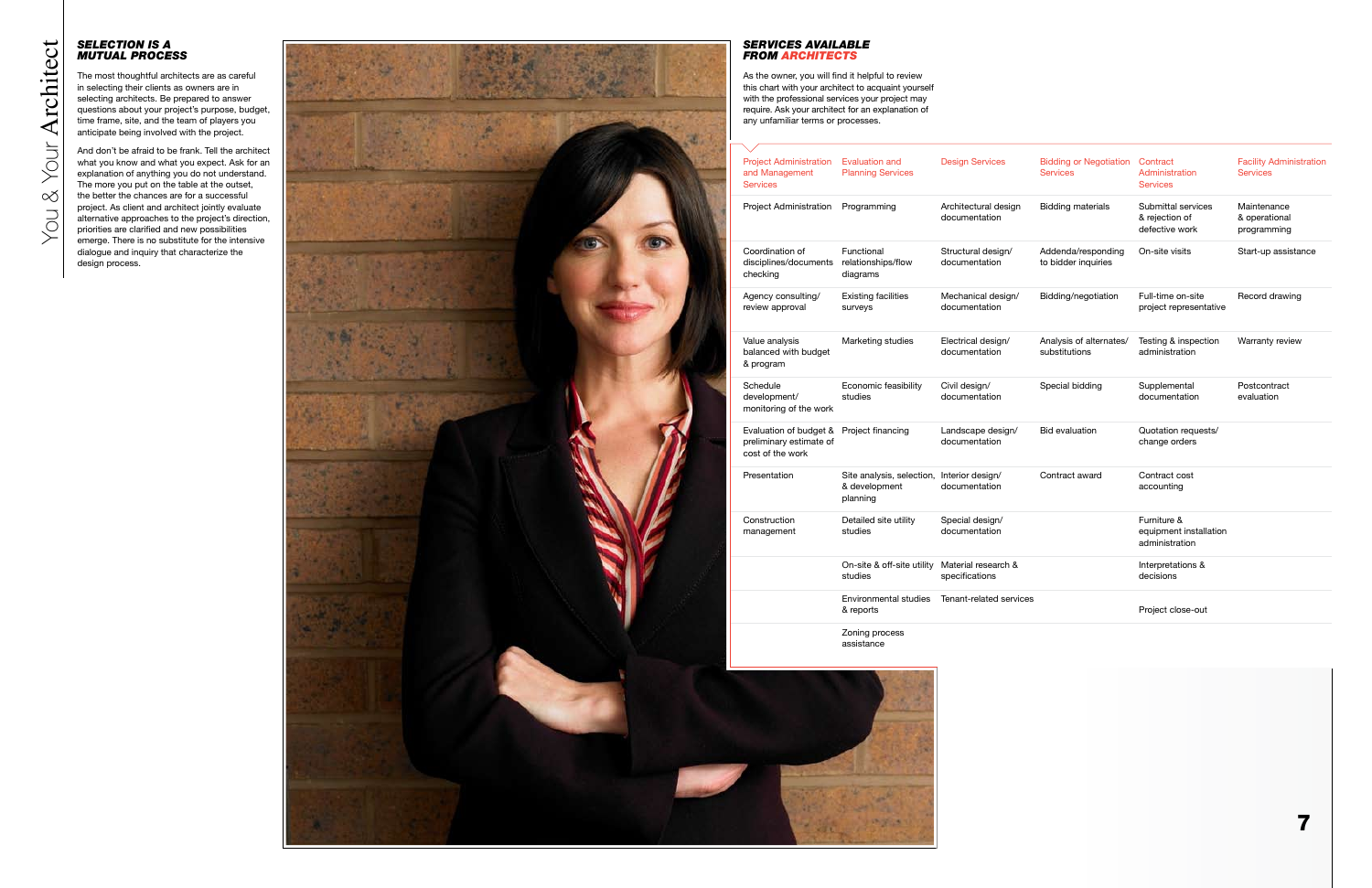#### *The Owner-Architect Agreement*

If you have done your homework, the written contract should follow without difficulty. One thing to remember: As with medical or legal services, architecture is not a product that can be perfectly quantified, and just like your doctor or lawyer, your architect typically does not warrant or guarantee results. As a provider of professional services, an architect is required to perform to a professional standard. Courts recognize this, and so too must responsible clients.

## *Compensating Your Architect*

The fee an architect receives depends on the types and levels of services provided, and the formal agreement you develop jointly with your architect will be an excellent basis for a compensation proposal. There are a number of commonly used payment structures compensation may be based on one or more of them—and arriving at the one that is fairest to both client and architect requires thoughtful consideration. • Time-Based Methods.

Multiple of Direct Personnel Expense multiplies salaries plus benefits by a factor representing overhead and profit.

Professional Fee Plus Expenses includes salaries, benefits, and overhead as the expense, and the fee may be a multiplier, percentage, or lump sum.

Hourly Billing Rates include salaries, benefits, overhead, and profit in rates for designated personnel.

- Stipulated Sum. Compensation is stated as a dollar amount.
- Percentage of Cost of the Work Compensation is calculated by applying an agreed-upon percentage to the estimated or actual cost of the work.
- Square Footage. Compensation equals the square footage of the structure multiplied by a pricing factor.
- Unit Cost. Compensation is based on the number of units such as rooms and apartments.
- Royalty. Compensation is a share in the owner's income or profit derived from the project.

#### *Suppose my pro ject has many repetiti ve units. Does it ma ke sense to use these as a basis for co mpensation ?*

Will the number of units bear a reasonable relationship to the responsibilities of the architect? If the answer is yes, unit cost may be an appropriate method of compensation.

# Architect You & Your **Architect** YOU & YOUT

## *Negotiating the Agreement*

The formal agreement between you and your architect is an opportunity to ensure that you both envision the same project, requirements, and expectations. Before committing these to paper, use the steps presented below to identify any items that may have been missed.

Establish project requirements with these crucial questions:

- What is to be designed and built?
- Where will (or might) it be built?<br>• What is the level of quality?
- 
- What is the role of the project in your life, your community, and/or your business?
- What are the scheduling requirements or restraints?
- What is the target date for completion?
- What are the budget and sources of financing?
- Who are the anticipated key team members?

#### *Describe project tasks and assign responsibility for each one.*

You and your architect should clarify the administrative, design, and construction tasks essential to successfully completing the project, as well as the services required and who will be responsible for each of them.

#### *Identify your schedule re quirements .*

Place all tasks on a time line, estimating duration for each, and identify those that, if delayed, will postpone completion of your project. Compare the time line with your target completion date and adjust one or both as appropriate.

## *Take a critical look at the results .*

Good project schedules allow enough time for decision making. Is your schedule reasonable, particularly given the project's requirements and budget? Have you allowed enough time to review the architect's submissions, receive any necessary approvals, and make your decisions?



#### *When does it ma ke sense to consider hourly co mpensation ?*

It makes good sense when there are many unknowns. Many projects begin with hourly billing and continue until the scope of the project is better defined.

## *What does a stipulated sum include ?*

Generally, it includes the architect's direct personnel expenses, other direct expenses chargeable to the project, indirect expense or overhead, and profit. The stipulated sum does not include reimbursable expenses.

## *What are reimbursa ble expenses ?*

These are out-of-pocket expenses incurred by the architect on behalf of the owner, such as long-distance travel and communications, reproduction of contract documents, and authorized overtime premiums.

#### *What bout payment schedules ? a*

Ask your architect to provide a proposed schedule of payments. Such a schedule will help you plan for the financial requirements of the project.

#### *What other expenses can the o wner expect ?*

These may include site surveys and legal descriptions, geotechnical services, required technical tests during construction, an on-site project representative, and the necessary legal, auditing, and insurance counseling services needed to fulfill the client's responsibilities.

What if too little is known about the project to determine the full extent of professional services in advance?

If this is the case, then engage the architect to provide project definition and other predesign services first, with remaining phases and services to be determined later.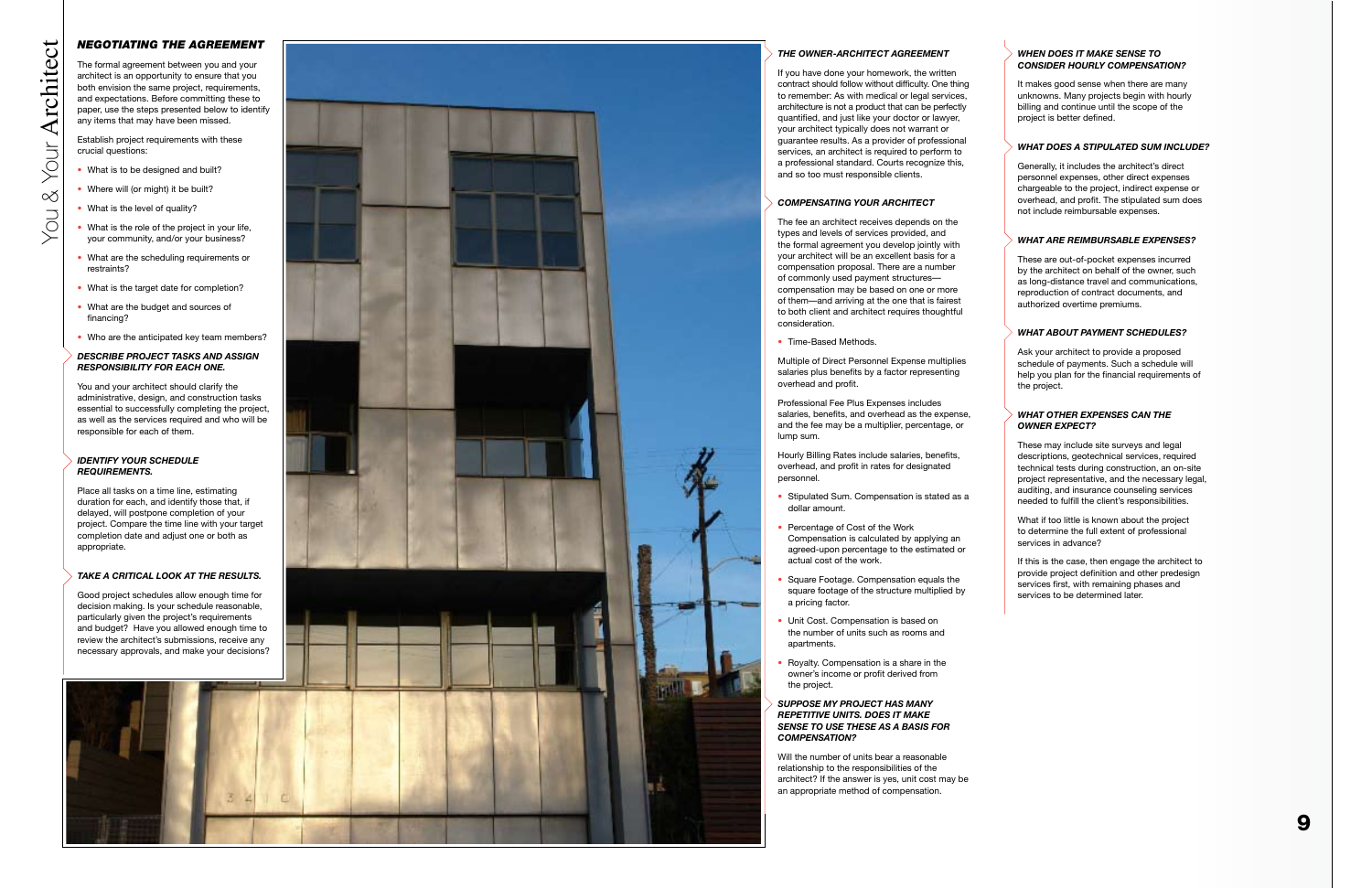## *Keeping the Pro ject on Track*

Successful projects are invariably the result of effective management by both client and architect. There are a number of steps you can take to ensure that your project moves smoothly through both the design and construction phases.

*Schedule for Architect 's Ser vices .* Carefully review the architect's schedule for services. Ask that the schedule be updated on a regular basis.

**INTERNAL COORDINATION.** If several people or departments must be involved in your project's development, make it clear that the client representative is authorized to speak for you.

*Team Member .* Take part in the project-planning process. Be sure that your own deadlines, as well as your own decision-making needs, are reflected in the schedule.

*Client Representative.* Identify a single person to represent you and to speak for you at planning sessions and project meetings.

**DOCUMENTATION.** Require that contacts between architect and client be documented and the results shared with appropriate members of the project team. This system keeps everyone informed of what is being discussed and decided outside of formal meetings and presentations.



*Meetings .* Plan regular meetings of the project team and participate in them. These should have clear agendas, and persons with assigned tasks should have them completed prior to meeting.

**DECISION PROCESS.** Be sure that both you and your architect understand the process by which you will make decisions: Who requires what information, whose approval is required, how much time should be allocated for review of submissions?

# *Design -Build*

In the past, clients typically developed separate agreements with both architect and contractor. More recently, an option that involves a combination of the two, known as design-build, has become increasingly popular. There are four basic design-build scenarios:

> **PROBLEMS.** Address problems when they arise and before small ones become large ones. Regular project meetings provide a natural opportunity.

- Design-build-contractor: The architect and contractor work together to develop a set of bid documents from which a client may choose and then build them according to the contractor's prescripts.
- Design-build-architect: The architect designs and capitalizes a project, then engages the necessary labor to bring it to completion.
- Bridging: The client engages an architect to conceptualize a design, then hires a design-build firm to develop the concept and build the project under the supervision of the original architect.
- Construction management: The client makes separate contracts with both an architect and a contractor, then gives construction management responsibility to a third party.

*Agreement Modifications .* Keep the owner-architect agreement up to date. Modify it when project scope or services are changed.

*Questions .* When you have questions, ask them. Pay particular attention to design submissions since the work reflected in each submission will be further developed in the next. All questions should be resolved before construction begins.

*Contract A ministration.* Once *d* you've approved the work, you want it built as designed, and your architect is well positioned to administer the contract between you and the contractor. This requires considerable experience, time, and effort, but contract administration services represent the spending of a penny to save a dollar and are highly recommended.

Such services include

- evaluating work for compliance with drawings and specifications
- approving shop drawings, materials, and product samples
- reviewing the results of material tests and inspections
- approving the contractor's requests for payment
- handling requests for design changes during construction
- administering the completion, start-up, and close-out process of your project

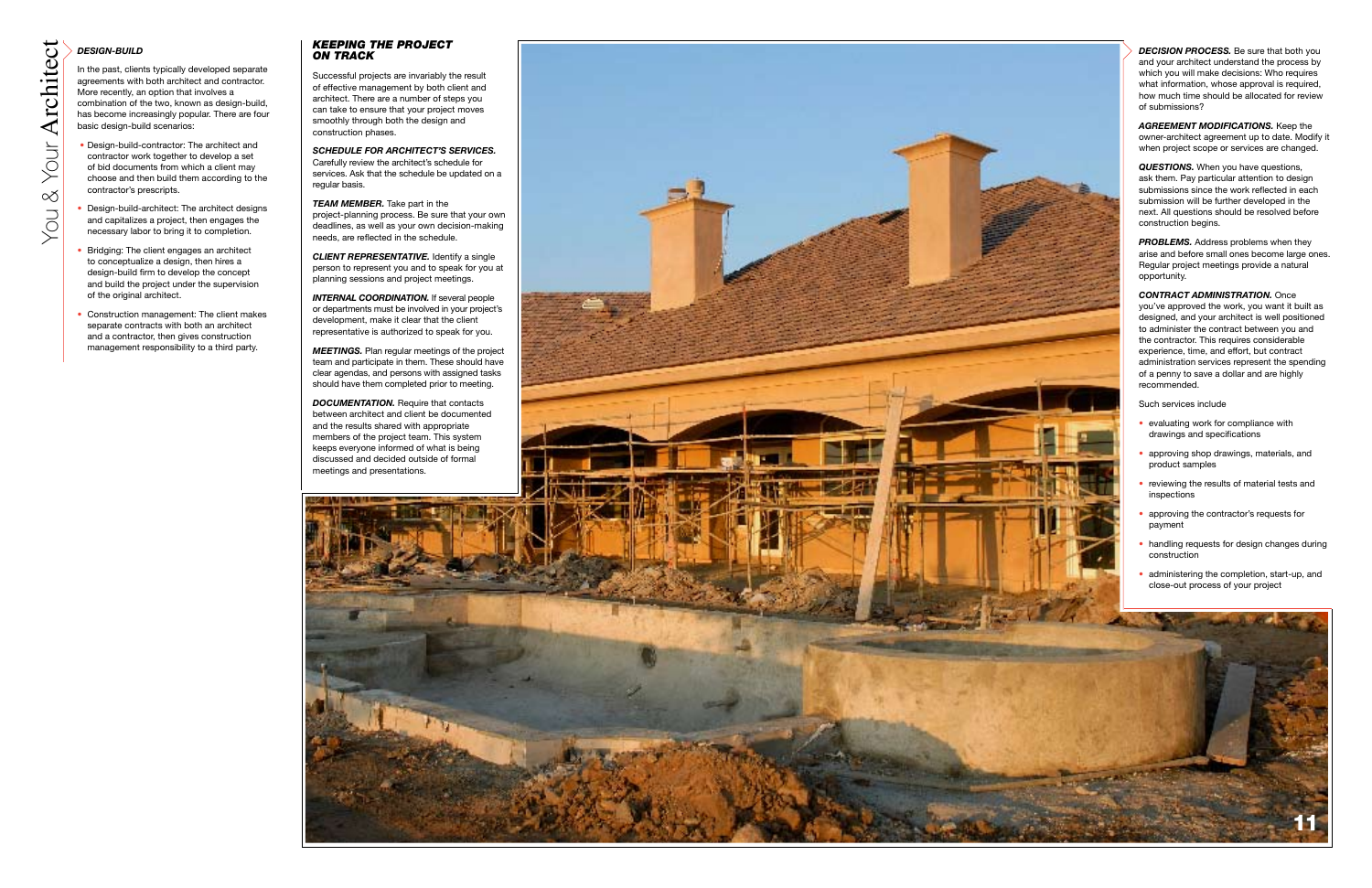## *How the AIA Can Help*

You & Your **Architect** 

You &

Your Architect

The American Institute of Architects, founded in 1857, is the professional organization for 80,000 licensed architects and associated professionals. With headquarters in Washington, D.C., and some 300 state and local chapters worldwide, the AIA helps to build public awareness of architecture and supports the practice of architecture.

In addition to meeting professional standards for licensure to practice architecture, AIA members adhere to the AIA Code of Ethics and Professional Conduct, assuring clients, the public, and colleagues of their dedication to high standards of professional practice. AIA members must also fulfill annual continuing education requirements to maintain their professional standing and to stay current in the profession.

The AIA has also created a number of documents that will greatly facilitate your arrangements with your architect. These standard forms of agreement, first developed in the 1880s, have been carefully reviewed, court-tested, and modified over many years. Widely accepted by the construction industry, they present a current consensus among organizations representing owners, lawyers, contractors, engineers, and architects.

The scope of services offered in the AIA documents range from the typical to customized applications. You may choose from a variety of formats that come prepackaged or à la carte. This approach gives you the flexibility to customize the scope of services that meet your particular needs.

With the help of this guide and AIA Contract Documents, you will be on your way to a successful relationship with your architect in no time.